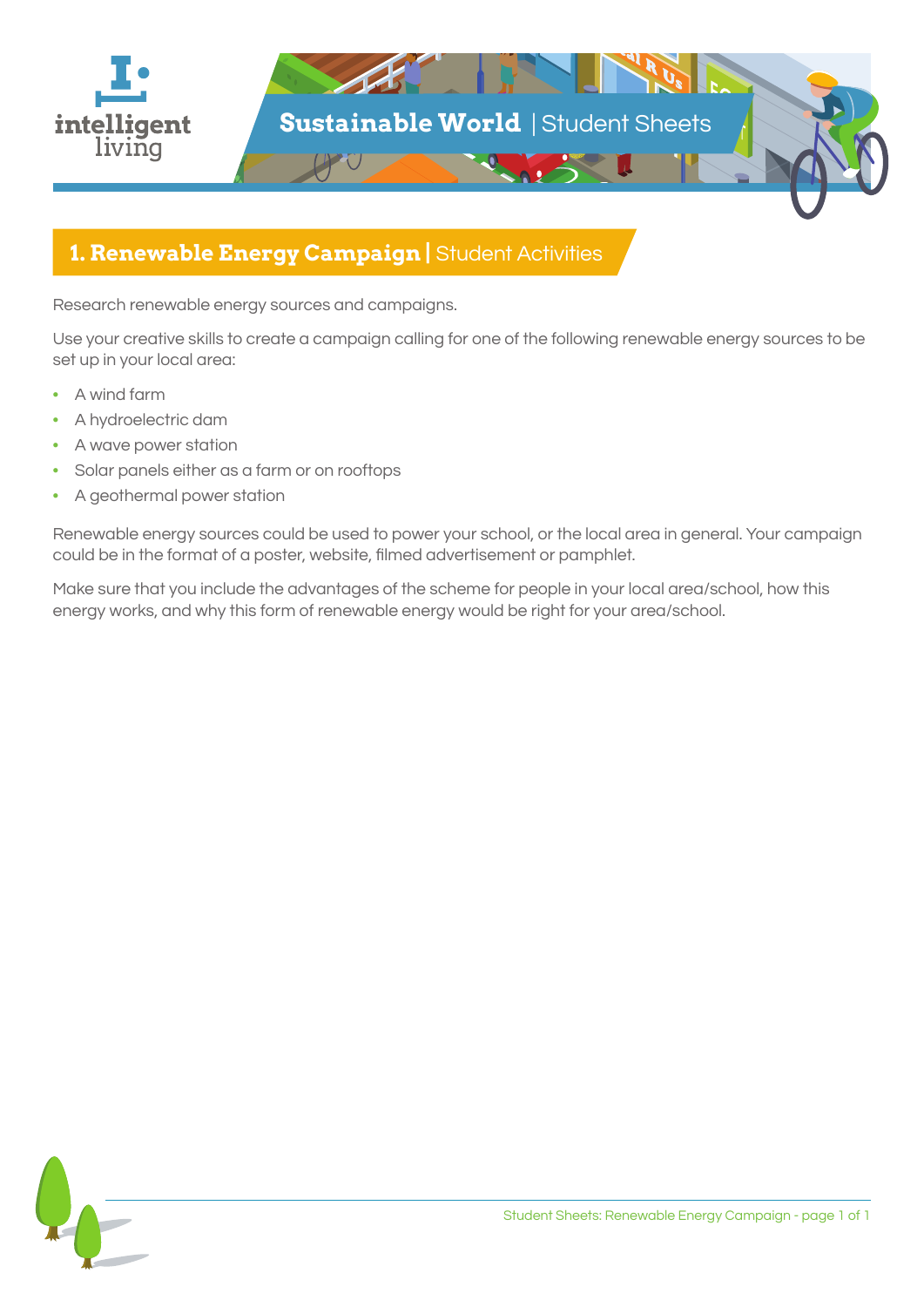

## **2. Supply Chain Analysis |** Student Activities

Supply chain analysis is where a designer will analyse the materials and processes involved in the manufacture of a product for its environmental impact.

Here is an example supply chain analysis of a wooden clothes peg manufactured in the UK. At each stage, suggest possible environmental or social impacts. You may have to research your answers.

| <b>Supply Chain</b>                          |                                                                                                                                                                                                                                                                                           | Social or environmental impacts |
|----------------------------------------------|-------------------------------------------------------------------------------------------------------------------------------------------------------------------------------------------------------------------------------------------------------------------------------------------|---------------------------------|
| <b>Extraction or</b><br><b>Raw Materials</b> | Beech for the clips is grown in<br>forests in Denmark, via the process<br>of logging. Iron ore for the spring<br>is mined in China as iron ore in an<br>open cast pit.                                                                                                                    |                                 |
| Transport                                    | Both materials are transported by<br>lorry to the processing plants in their<br>respective countries.                                                                                                                                                                                     |                                 |
| Processing of<br><b>Raw Materials</b>        | The logs are processed at a sawmill<br>into planks. The iron ore is smelted<br>in a blast furnace powered by coal<br>and processed into steel springs                                                                                                                                     |                                 |
| Transport to<br>the UK                       | After being taken by lorry from the<br>sawmill, the planks are sent to the<br>UK by boat. The springs are driven<br>by truck across China, and then<br>shipped via boat from china in a<br>shipping container. The wood and<br>springs are then driven on trucks<br>again to the factory. |                                 |
| Manufacture &<br>Assembly                    | The beech is then manufactured<br>into shape, treated with<br>preservative and then assembled<br>with the spring.                                                                                                                                                                         |                                 |
| Packaging                                    | After being assmembled, the pegs<br>are then packaged in non-recycled<br>plastic bags.                                                                                                                                                                                                    |                                 |
| <b>Distribution</b>                          | The product will be distributed by<br>trucks to retail, where it will be sold<br>in another plastic bag.                                                                                                                                                                                  |                                 |

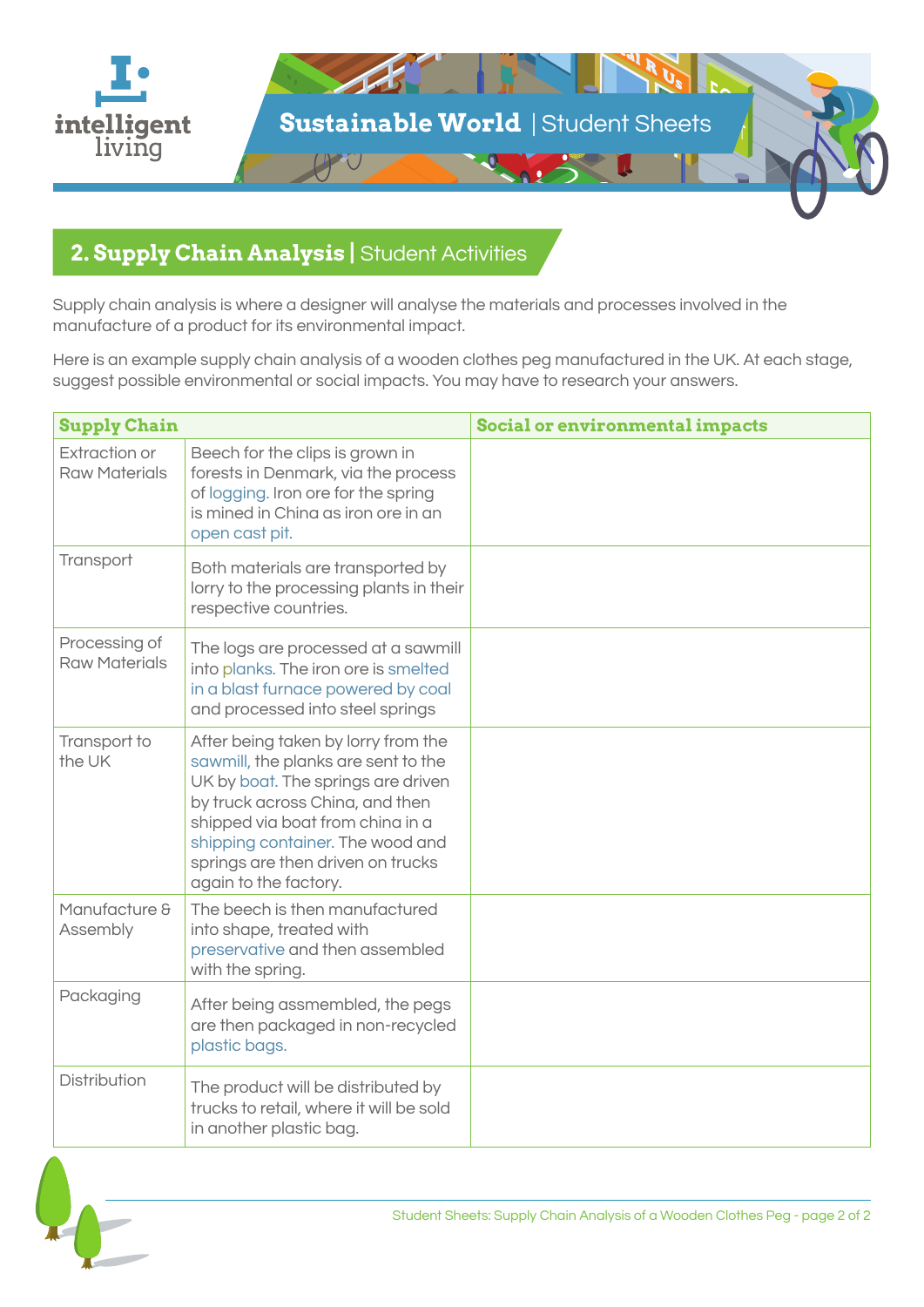

# **2. Supply Chain Analysis |** Student Activities

**Extension:** What suggestion do you have for how could you make the production of wooden clothes pegs more sustainable?

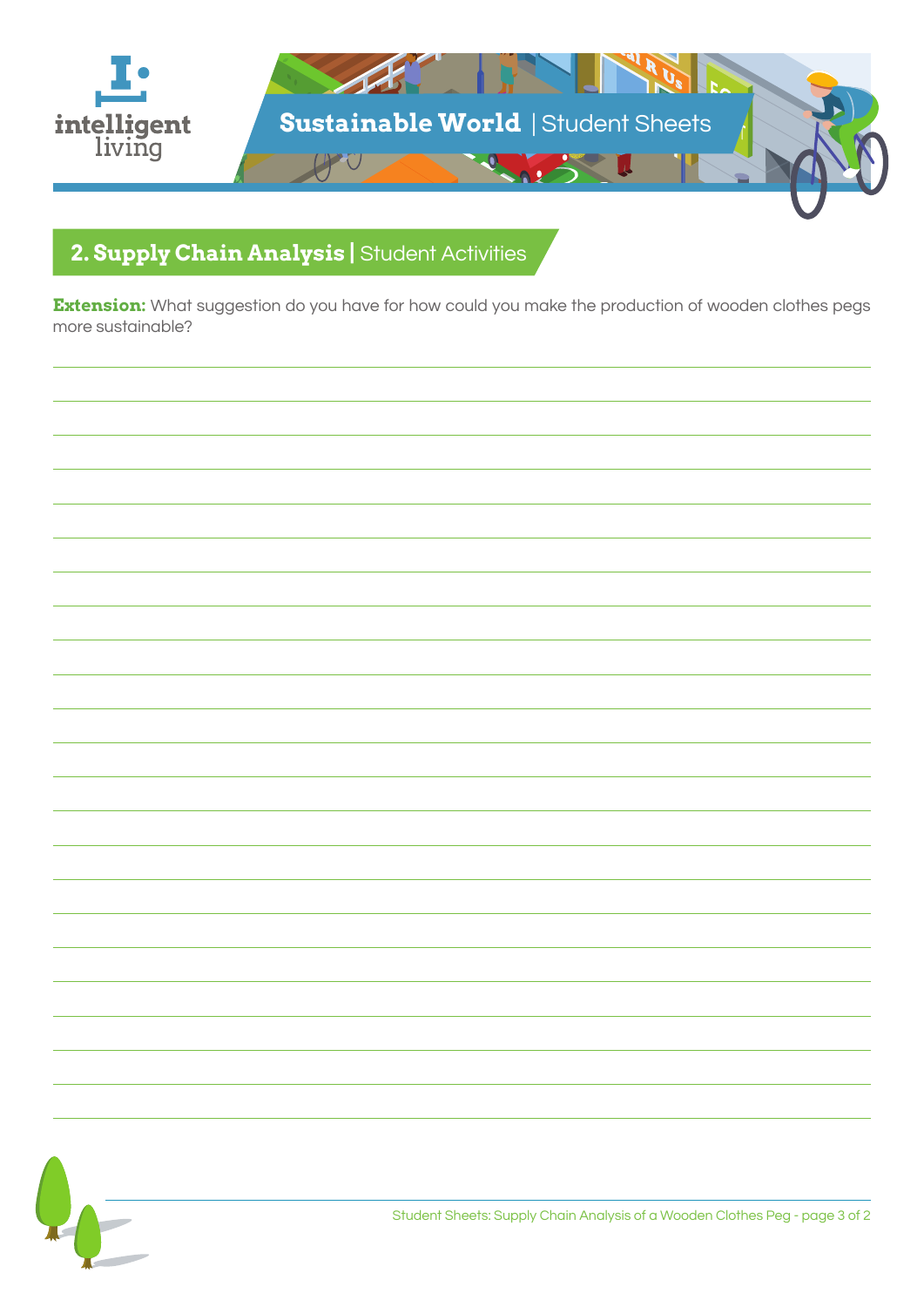

## **3. My Sustainable Day |** Student Activities

Fill out the table below with information about your daily activities and the energy you used in doing the activity. An example is shown in italics.

| Daily activity | <b>Description of activity</b> | <b>Energy used</b>              |
|----------------|--------------------------------|---------------------------------|
| Morning        | Brushing my teeth              | Energy from electric toothbrush |
|                |                                |                                 |
|                |                                |                                 |
|                |                                |                                 |
|                |                                |                                 |
|                |                                |                                 |
|                |                                |                                 |
|                |                                |                                 |
|                |                                |                                 |
|                |                                |                                 |
| Afternoon      |                                |                                 |
|                |                                |                                 |
|                |                                |                                 |
|                |                                |                                 |
|                |                                |                                 |
|                |                                |                                 |
|                |                                |                                 |
|                |                                |                                 |
|                |                                |                                 |
|                |                                |                                 |
|                |                                |                                 |
| Evening        |                                |                                 |
|                |                                |                                 |
|                |                                |                                 |
|                |                                |                                 |
|                |                                |                                 |
|                |                                |                                 |
|                |                                |                                 |
|                |                                |                                 |
|                |                                |                                 |